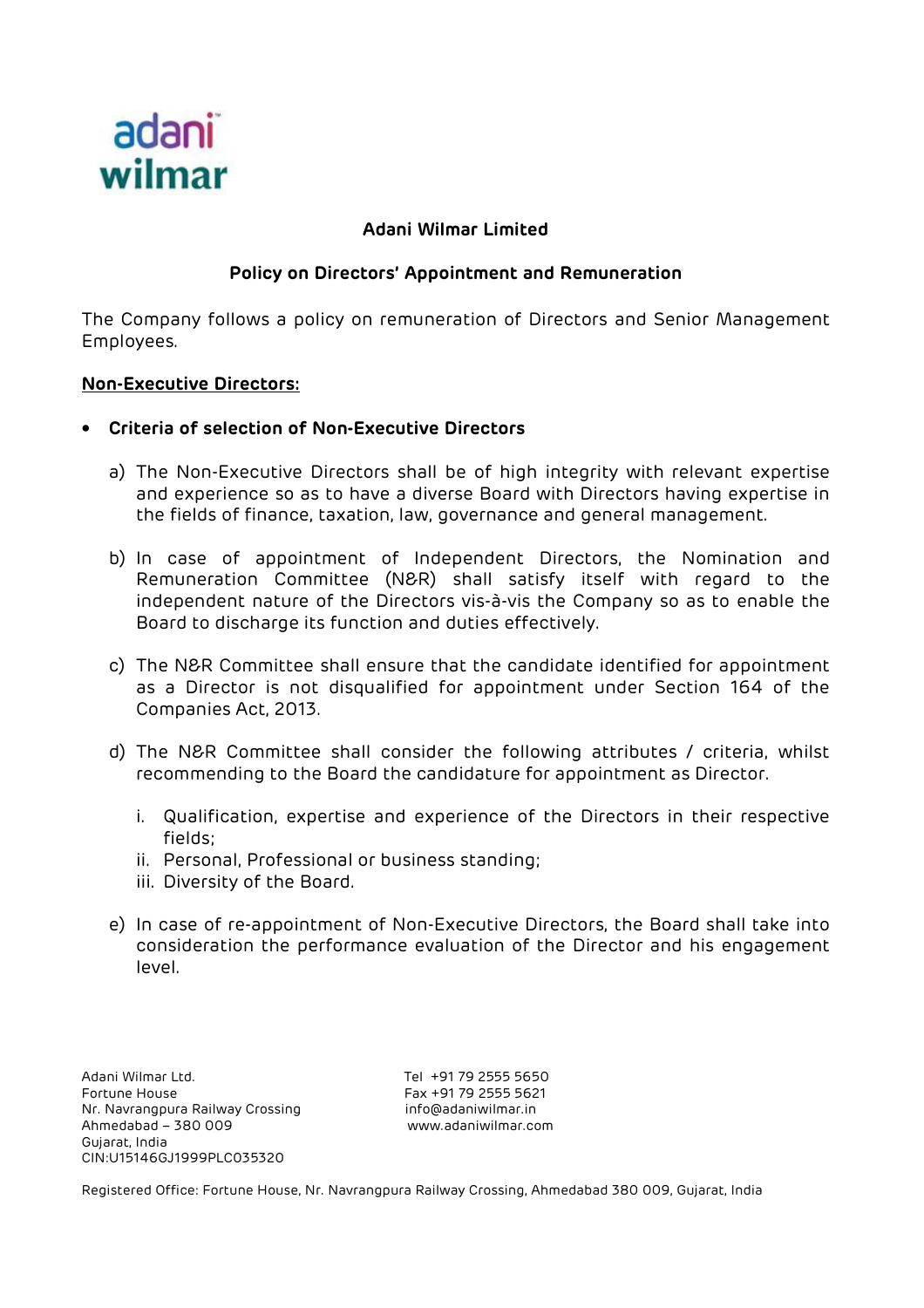

#### • **Remuneration of Non-Executive Directors**

Non-Executive Directors shall be entitled to receive sitting fees for each meeting of the Board or Committee of the Board attended by him /them, of such sum as may be approved by the Board of Directors within the overall limits prescribed under the Companies Act, 2013 and The Companies (Appointment and Remuneration of Managerial Personnel) Rules, 2014.

#### **Executive Director:**

## • **Criteria of selection of Managing Director and Whole Time Director(s)**

For the purpose of selection of the Managing Director and Whole Time Director(s), the N&R Committee shall identify persons of integrity who possess relevant expertise, experience and leadership qualities required for the position and shall take into consideration recommendation, if any, received from any member of the Board.

The Committee will also ensure that the incumbent fulfils such other criteria with regard to age and other qualifications as laid down under the Companies Act, 2013 or other applicable laws.

## • **Remuneration of Managing Director and Whole Time Director(s)**

- i. At the time of appointment or re-appointment of Managing Director and Whole Time Director(s), the Managing Director and Whole Time Director(s) shall be paid such remuneration as may be decided by N&R Committee and the Board of Directors within the overall limits prescribed under the Companies Act, 2013.
- ii. The remuneration shall be subject to the approval of the Members of the Company in General Meeting.
- iii. The remuneration of the Managing Director and Whole Time Director(s) is broadly divided into fixed and variable components. The fixed component comprises salary, allowances, perquisites, amenities and retiral benefits. The variable component comprises performance bonus.

Adani Wilmar Ltd. Tel +91 79 2555 5650 Fortune House Fax +91 79 2555 5621 Nr. Navrangpura Railway Crossing info@adaniwilmar.in Ahmedabad – 380 009 www.adaniwilmar.com Gujarat, India CIN:U15146GJ1999PLC035320

Registered Office: Fortune House, Nr. Navrangpura Railway Crossing, Ahmedabad 380 009, Gujarat, India